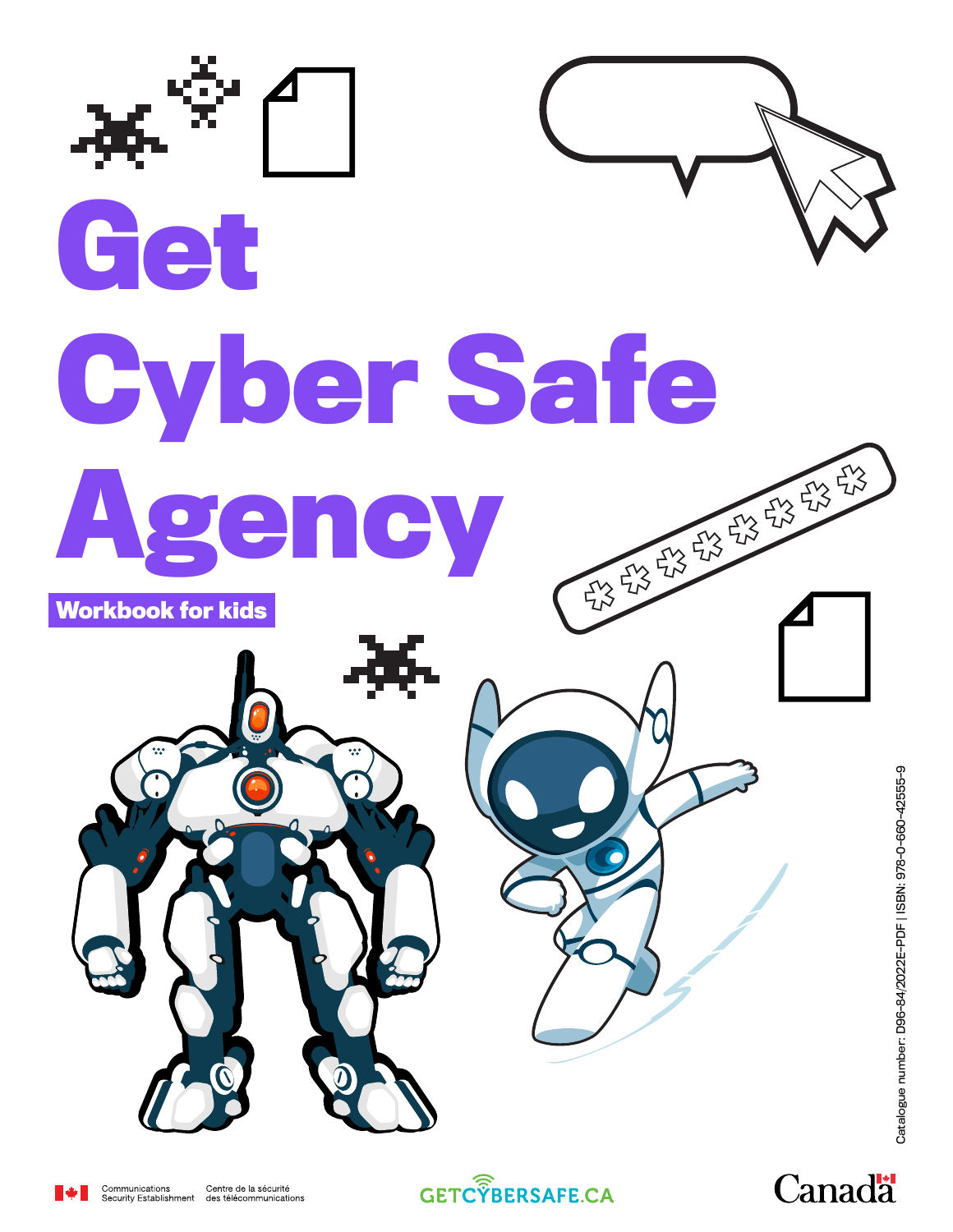# **Game 1: Passphrases – An Uncrackable Code**



Welcome to your first mission!

Hi Cyber Agent! I'm your partner, Cybot. Together, we're going to take down the cyber villain, Viro. Viro attacks innocent people online and steals from them. We need to stop them!

Ready to get started? Great! The first step to defeating Viro is to set you up with a **passphrase**.

Let's see how much you know about passwords and **passphrases**. Let's do some Cyber Agent training and take the quiz below to find out.

**Before you start your mission:** If you ever come across a new word that you aren't familiar with, you can look up the definition in the **glossary** on page **21** of this workbook! Good luck, Cyber Agent!

## **Cyber Agent training: Passphrases**

#### Instructions:

Answer the following questions by circling the right answer! You can find the correct answers to all quiz questions at the back of the booklet.

#### **Question 1: When is it OK to share a password?**

- **A** Never
- **B** Only with your besties
- **C** Whenever someone needs it

Hint: Passwords protect **all** the information on your account! Hint: Passwords are **very** personal!

#### **Question 2: True or false: It's safe to use the same password more than once.**

- **A** True
- **B** False

Hint: If a cyber criminal steals your password, they can access **all** your accounts that use that same password.

#### **Question 3: What type of password is the strongest?**

- **A** A passphrase made of four or more random words
- **B** A password that's as short as possible
- **C** A password with your pet's name in it

Hint: Passwords should never include information about you. Hint: Longer passwords are stronger passwords!



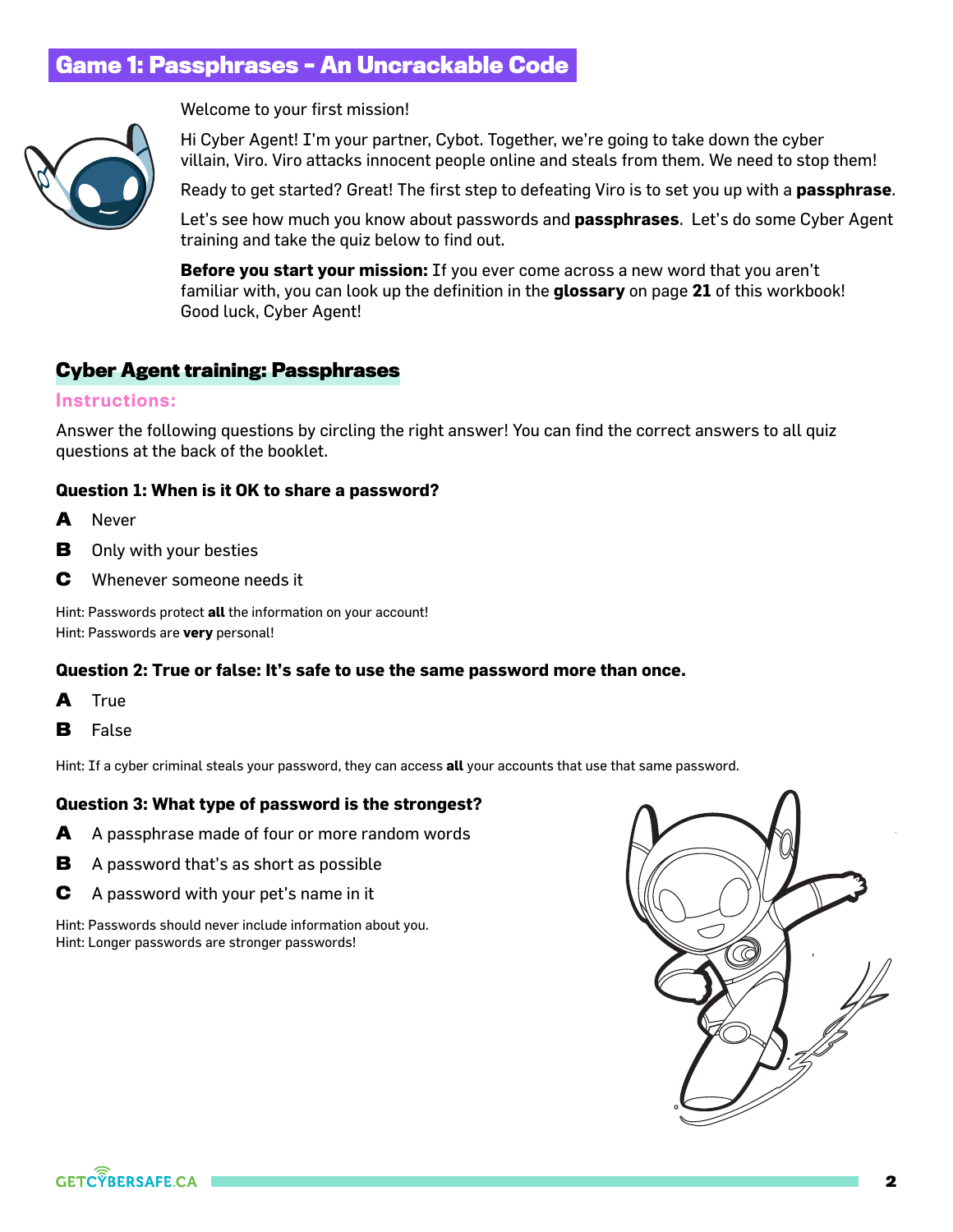# **Game 1: An Uncrackable Code**



Great job, Cyber Agent!

Before we can start our mission, we'll need to create a strong top-secret passphrase to protect our secret cyber agent files and accounts from Viro (and other cyber criminals). Now that you know about passwords and passphrases, let's create one together!

### **How to play**

- $\rightarrow$  Write an answer to **four** of the questions below
- → Try to use **one-word answers** that have **at least four letters**
- $\rightarrow$  In the last box, write all your answers down together to get your top-secret passphrase!
- $\rightarrow$  You can use your passphrase results for one of your accounts or devices (remember, we want to use a unique passphrase for each account)!

#### **Answer four questions below to create a top-secret passphrase!**

| Your top-secret passphrase is: |  |  |  |  |  |  |  |  |  |  |  |
|--------------------------------|--|--|--|--|--|--|--|--|--|--|--|
|                                |  |  |  |  |  |  |  |  |  |  |  |

## Great work, Agent!

Now that you're set up with a top-secret passphrase, let's start your next mission.

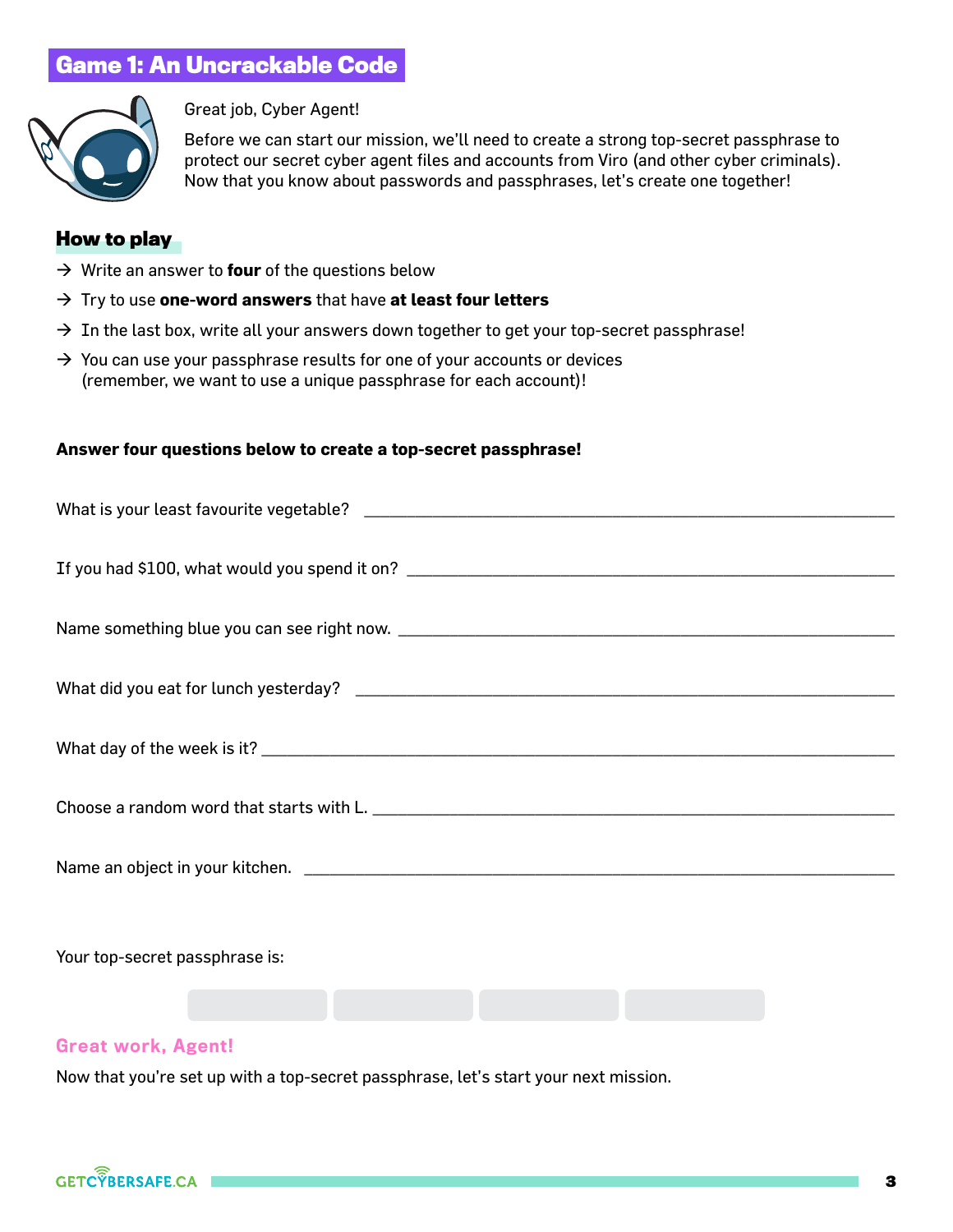# **Game 2: Tools of the Trade**



Great job creating a super top-secret password by using a passphrase!

Now comes even more fun… spy tools! We're going to pick out the tools you need to fight Viro.

Before you start grabbing tools, let's go over what we need to defeat Viro. First, we'll need an **anti-virus software** to help keep away bad files called **malware**. We should also grab a **hard drive** or make sure you have space in your cloud storage. Then you can make backup copies of important files.

And don't forget to grab extra protection called multi-factor authentication or MFA, using things like a fingerprint or personal identification number or PIN.

We've got a lot of spy tools to take with us. Let's do some more Cyber Agent training to figure out just what we need.

## **Cyber Agent training: Tools**

#### Instructions:

Answer the following questions by circling the right answer! You can find the correct answers to all quiz questions at the back of the booklet.

#### **Question 1: How do you back up a file?**

- **A** Save the same file two times on the same device
- **B** Save a copy of the file in a safe place that's not on the same device
- **C** Delete the file

Hint: Backups keep your files safe if something bad happens to your device. Hint: It's best to keep backups somewhere secure.

#### **Question 2: What is multi-factor authentication (MFA)?**

- **A** An extra way to prove that you are who you say you are (like a PIN code or fingerprint)
- **B** A long word
- **C** A riddle to trick cyber criminals

Hint: Multi-factor authentication (MFA) is used when you log in, like in some of your video games. Hint: "Authentication" means "proving that something is true".

#### **Question 3: When should you update software?**

- **A** Whenever I can
- **B** When my phone is super slow
- **C** When the pop-up reminder message won't go away

Hint: Software updates keep your devices safe! Hint: It's better to update your software **before** something goes wrong!



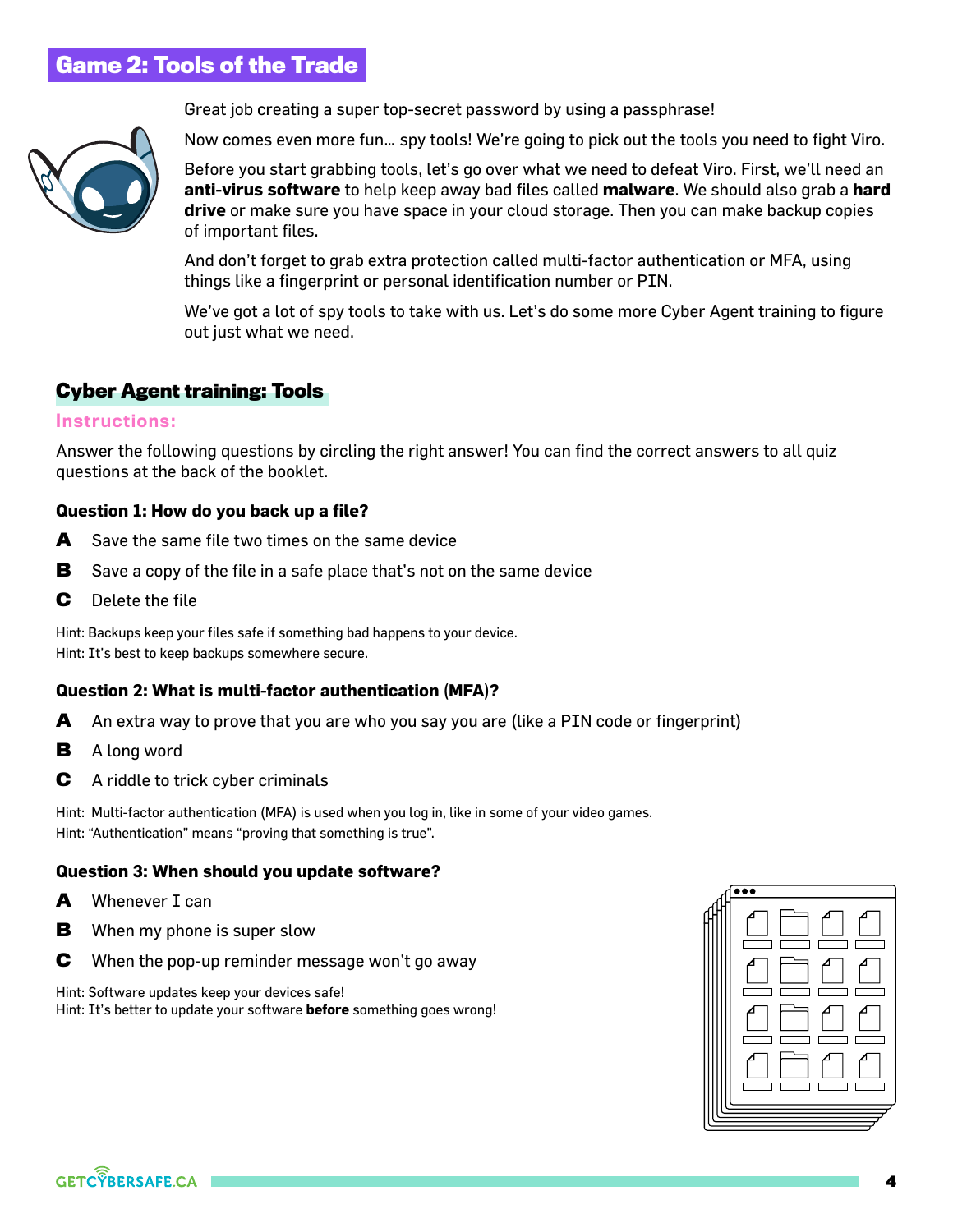# **Game 2: Tools of the Trade**



Excellent work, Agent!

Now that you know how to protect your tools, we can pack our spy kit for the mission ahead! Let's figure out what we need to pack, together.

## **How to play**

Pack your spy kit for the mission ahead by colouring each item that you think we need to defeat Viro. Don't colour the items we don't need. You can check your work after by flipping to the next page!



**GETC<sup>Y</sup>BERSAFE.CA**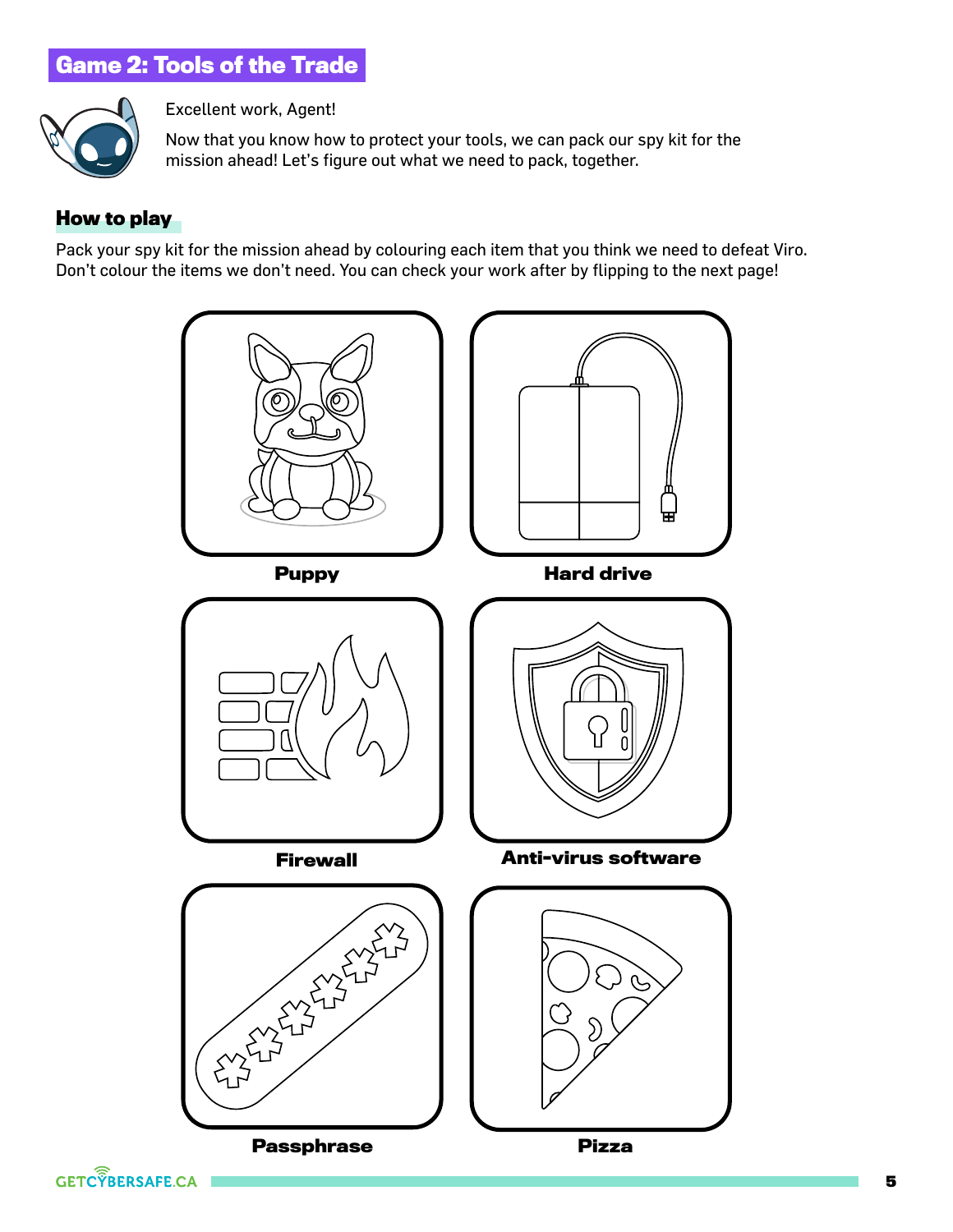# **Tools of the trade game answers:**



**Anti-virus software:** Correct, you will need this! Anti-virus software will stop bad files and viruses from infecting our tools!



**Hard drive:** Correct, you will need this! A hard drive is perfect for backing up all our important files, so we never lose them!



**Puppy:** Oops, you won't need this! Puppies are fun and adorable sidekicks, but they aren't very good at getting cyber safe.



**Passphrase:** Correct, you will need this! Passphrases are like passwords, but they're longer and safer!



**Firewall:** Correct, you will need this! Firewalls do a great job at protecting our devices when they're connected to the internet!



**Pizza:** Oops, you won't need this! Pizza sure tastes great, but it won't help to defeat Viro.



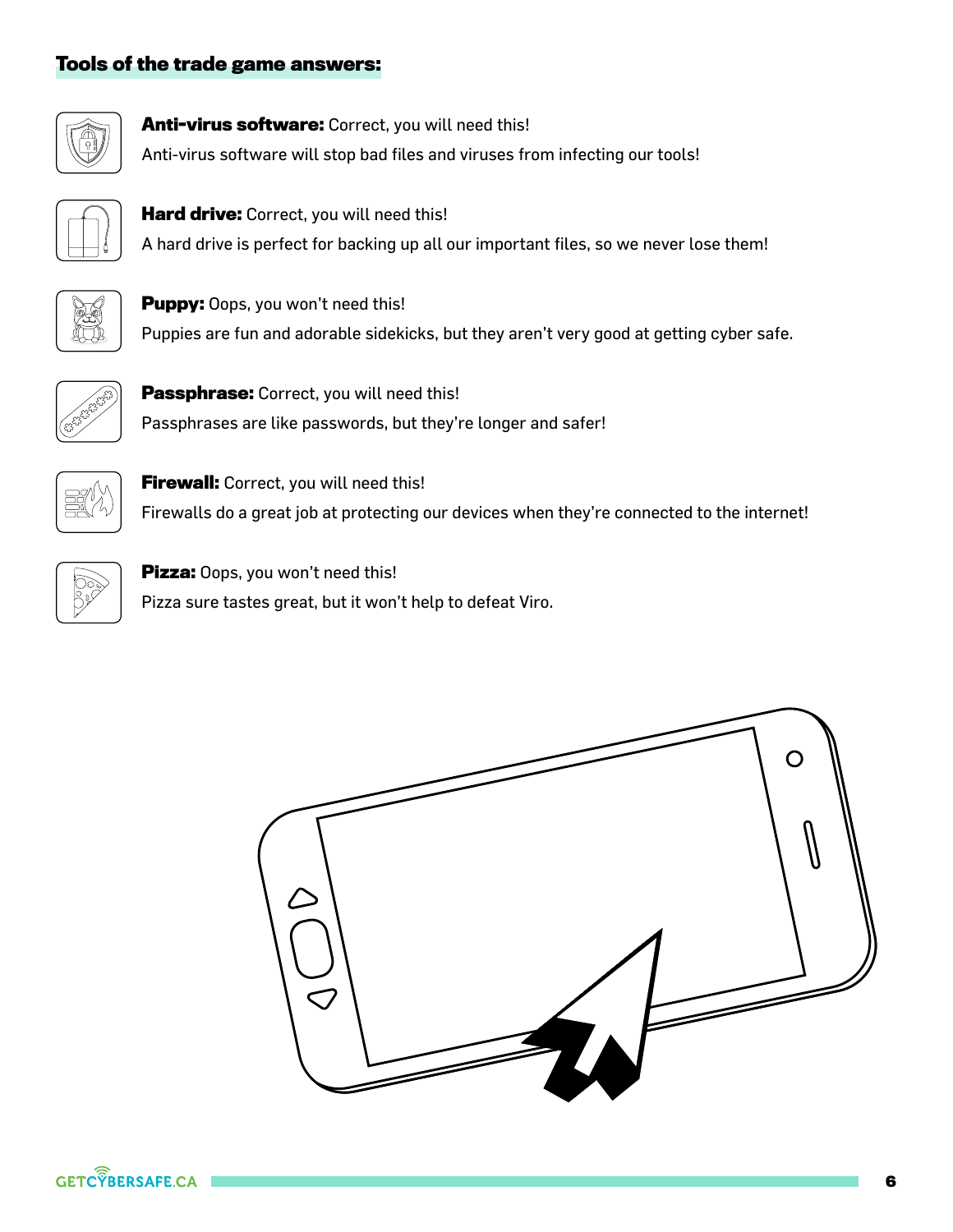# **Game 3: Wi-Fi/Networks – Router rush**



#### Fantastic work!

Now that you have your tools, you need to secure them from Viro. Can you help me set up our **Wi-Fi router**? It's a small device that connects our other devices, like tablets and phones, to the internet. Let's go through a checklist to make sure our router is secure.

First, let's make sure the router is somewhere away from the windows. Then, we'll give the router a secure password, just like you did earlier by using a passphrase! Later, you can ask an adult at home for help with your router.

Ready to get started? Let's put our minds together to secure our router.

## **Cyber Agent training: Wi-Fi router**

#### Instructions:

Answer the following questions by circling the right answer! You can find the correct answers to all quiz questions at the back of the booklet.

#### **Question 1: True or false: Updating your devices can help keep your Wi-Fi network safe.**

- **A** True
- **B** False

Hint: Updating your devices can help them stay protected.

#### **Question 2: In your home, the safest place to put your router is:**

- **A** In front of your front door
- **B** In the middle of your home
- **C** Hidden with your toys

Hint: A **router** is a small device that connects your other devices, like tablets and phones, to the internet. Hint: The closer your devices are to your router, the stronger and faster your Wi-Fi is! Hint: Cyber criminals can hack your Wi-Fi more easily if it's closer to them, like when it's near the outside of your house.

#### **Question 3: When you set up your Wi-Fi for the first time, it will have its own password – a default password. Why should you change it to something new?**

- **A** Cyber criminals can easily steal your Wi-Fi if you don't change it
- **B** A lot of other people may have the same built-in password
- **C** Both **A** and **B**

Hint: You should never keep a password that was given to you!

Hint: You can use a **password manager** to remember passwords or passphrases that are long.

Hint: Cyber criminals are really good at cracking passwords.

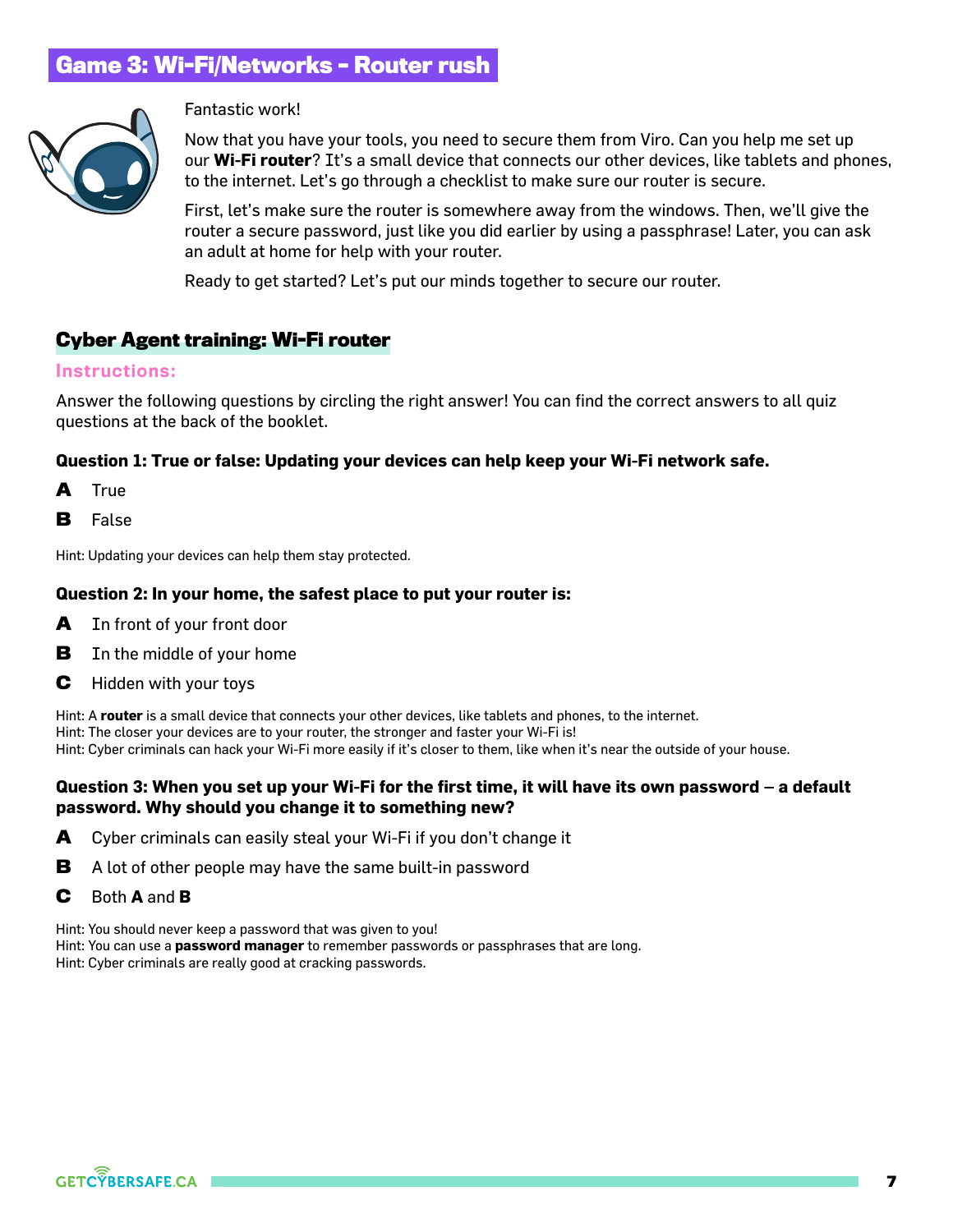# **Game 3: Router Rush**



Excellent work, Agent! Now that you know how to protect a Wi-Fi network, let's do our best to make our network safe from Viro!

We just got news that Viro is planning a cyber attack against us. Let's work together to secure our Wi-Fi network before he does!

## **How to play**

- $\rightarrow$  In the picture below, there are three empty circles where you can place a router. Draw a picture of a router in the most secure location in the house. You can also draw a picture of your router at home (you can ask a trusted adult if you aren't sure where it is) or draw a picture of just a router, like the one in the corner of this page.
- $\rightarrow$  Flip the page over after you're done to see if you got it right!



**Location 1:** In a coat closet **Location 2:** In the middle of the home **Location 3:** In front of a window

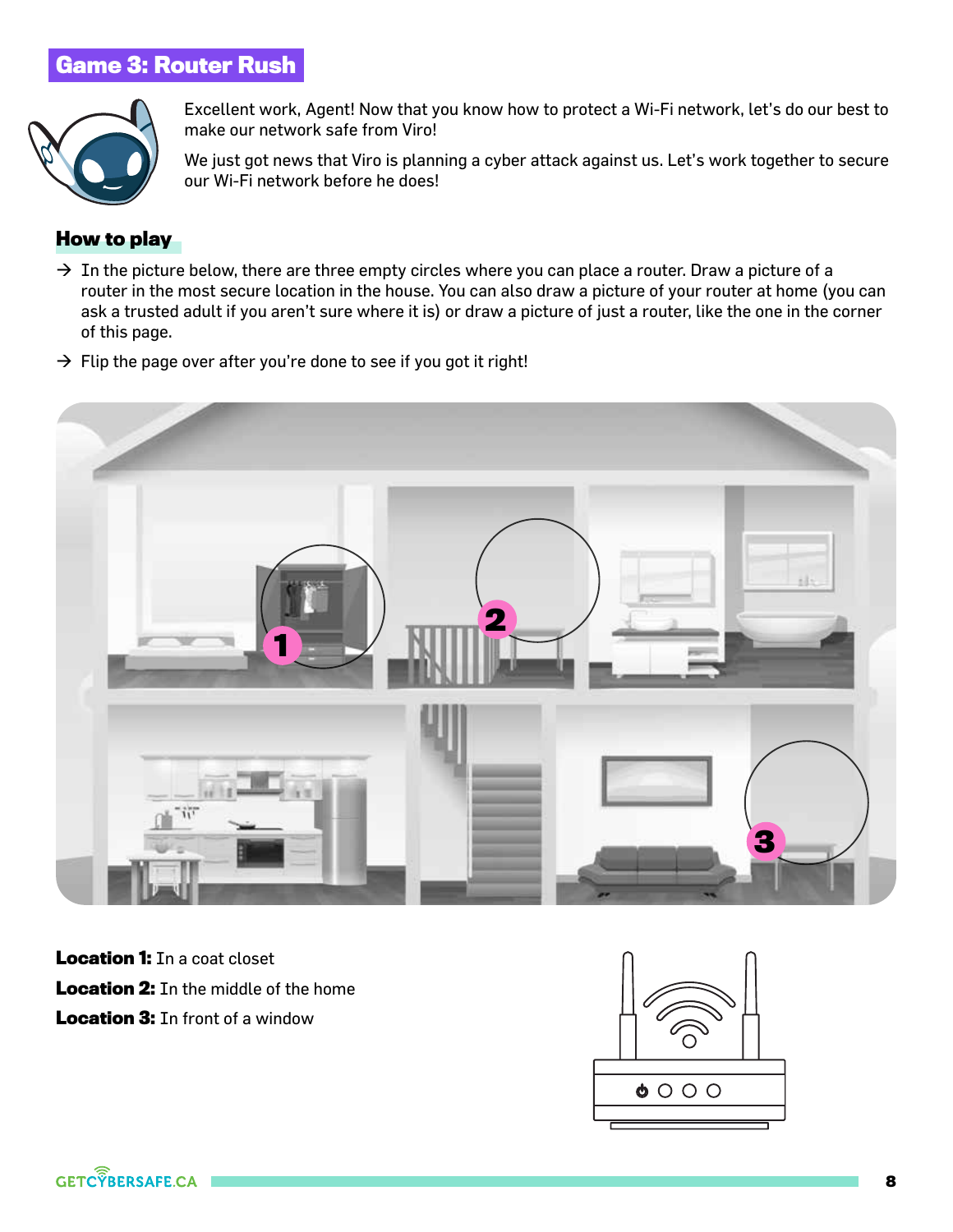## Answers:

**Location 1 (in a coat closet):** Oops! If your router is hidden somewhere, like a closet, it can make it difficult for you and your family to connect to your Wi-Fi!

**Location 2 (in the middle of the home): Correct!** Leaving your router somewhere in the middle of your home makes it easier for you and your family to connect to it, and more difficult for cyber criminals to access it!

**Location 3 (in front of a window):** Oops! The closer you are to your router, the stronger the Wi-Fi signal is. Leaving the router in front of a window could make it easier for strangers or cyber criminals to connect to it!

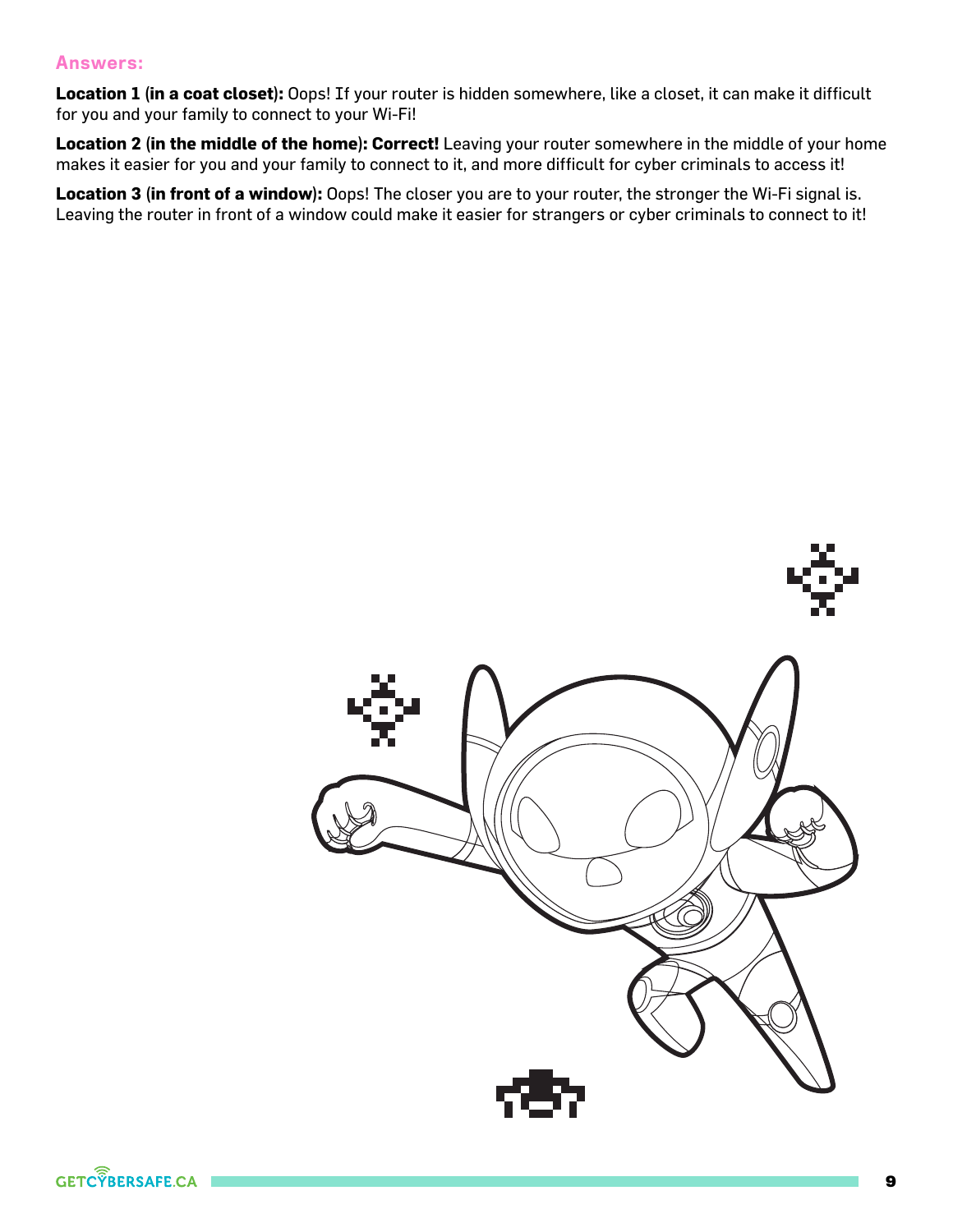# **Game 4: Phishing – Phishing for Clues**



A clue just came in. Maybe we can use it to catch Viro!

Oh no! It looks like Viro's cyber criminals have also been sending us phishing messages to try and confuse us. Phishing messages are messages that cyber criminals send to pretend to be someone they're not. But some cyber criminals aren't good at being sneaky. Sometimes they'll make mistakes that you can spot, like using blurry images or using a silly email address. We can get to the bottom of this!

Let's sort through these clues by finding out which one is real and which ones are phishing messages.

## **Cyber Agent training: Phishing**

#### Instructions:

Answer the following questions by circling the right answer! You can find the correct answers to all quiz questions at the back of the booklet.

#### **Question 1: If you receive a message from a stranger asking you to download something, what should you do?**

- **A** Ask a trusted adult for help and then delete the message
- **B** Open it. What's the worst that can happen?
- **C** Send the email to someone else

Hint: Messages from people that you don't know can be very dangerous!

#### **Question 2: True or false: Not everyone online is who they say they are.**

- **A** True
- **B** False

Hint: You shouldn't automatically trust people that you meet online.

#### **Question 3: What are some clues that you can use to spot a phishing message?**

- **A** Spelling mistakes
- **B** A silly looking email address
- **C** Strange links and attachments
- **D** All of the above

Hint: Sometimes cyber criminals make mistakes that let us know a message could be fake. Never click on anything that looks or sounds weird.

Hint: Cyber criminals may ask you for personal information, like your address or password. No one should ask you for any type of information about yourself in a message or voice chat.



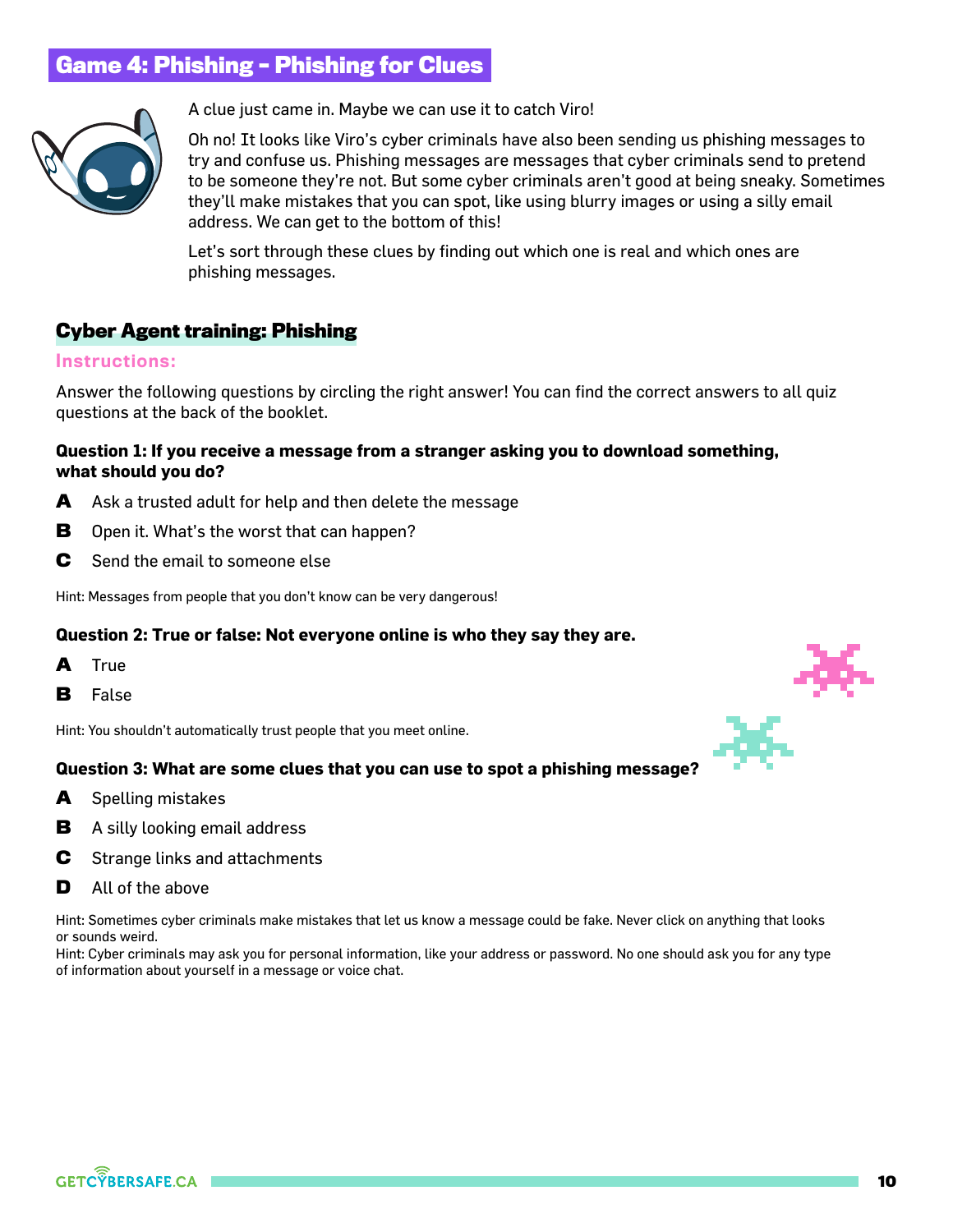# **Game 4: Phishing for Clues**



Amazing work, Agent! Now that you know how to spot a phishing message, let's work together to sort through the clues that we just received.

Important clues about Viro's evil plans just arrived. It looks like some of the clues got mixed up with phishing messages that Viro sent to confuse us.

Let's work together to figure out which clues are real, and which ones are phishing messages.

## **How to play**

- $\rightarrow$  Carefully read through each of the phishing messages. Circle the ones that you think are phishing messages so you know which ones to throw out later.
- $\rightarrow$  You can use the **Red Flags of Phishing** below to help you figure out which messages are phishing messages and which ones are real clues.
- $\rightarrow$  Flip to the back of the book after you're done to see if you found all the phishing messages!

## **The Red Flags of Phishing**

#### Phishing flag #1:

A message rushing you to do something quickly

**Example:** "Click on this link right now before it's too late!"

## Phishing flag #2:

A message asking you for personal information

**Example:** "Please click this link and send us your password to verify your account."

## Phishing flag #3:

A message saying you won money, a prize or a contest

**Example:** "Congrats on winning a free vacation to Hawaii! Please send us \$50 to claim your tickets."

#### Phishing flag #4:

A message filled with spelling mistakes in the email address, the message or in links

#### **Example:**

From: Uwhber231mKn56@mailbox.com

Message: Helo, im messging you for a amazone gift card, pleez respond soon! Clik

here: aamazone.com

## Phishing flag #5:

A message from an unknown address that has weird attachments (like files, pictures, or folders)

**Example:** "Please download the attached file DefinitelyNotAVirus.bat"

#### Phishing flag #6:

A message filled with blurry images or a strange looking design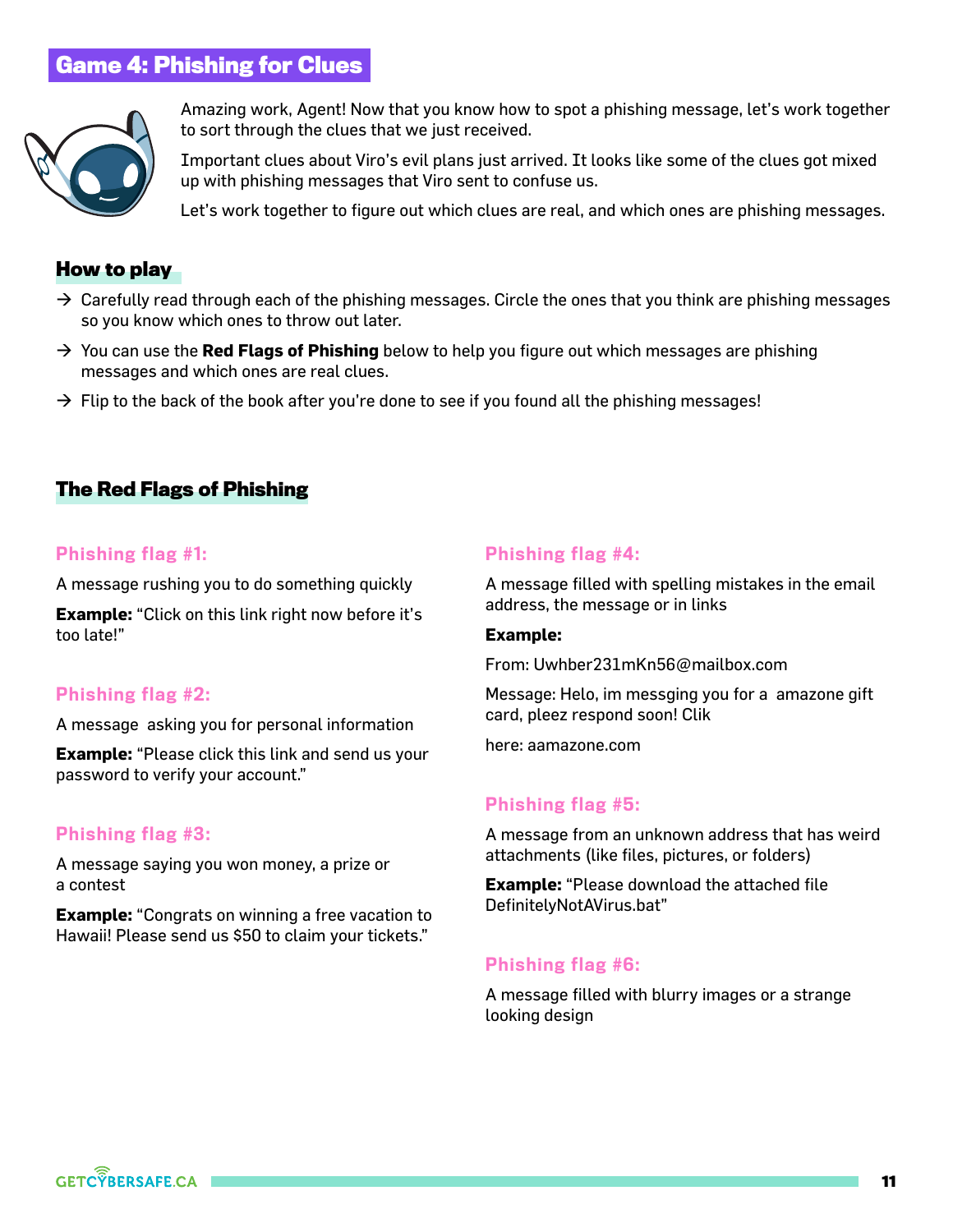

**To:** Agent@GetCyberSafeAgents.com **From:** AwesomeAlex@Friends.com **Subject:** Cyber Tip Hotline

Hi Agents,

I heard that Viro was planning a major cyber attack using malware. No more info at this time. Hope this helps.

# **B**

**To:** Agent@GetCyberSafeAgents.com **From:** NotViro@EvilPlans.com **Subject:** A totally real clue!!1!

Heeeey, Agentz. I know wher u can find VIRO!! Just click the link below! Rite now!! And u can find out too!! **[>>CLICK HERE<<]** 

# **C**

**To:** Agent@GetCyberSafeAgents.com **From:** Attack@EvilPlans.com **Subject:** !FREE vacation!

Congratz agent!!!

You won a PRIZE! An all-expenses paid trip to Fiji! Don't worry about Viro! Just go on your trip! Click the link below and send just \$5 to claim your tickets!!!! Hurry! The offer ends soon!!

**[>>>Click Here<<<]**

# **D**

**To:** Agent@GetCyberSafeAgents.com **From:** Vile@GetCyberCafeAgentz.ca **Subject:** Need help!!!

## Hi Agents!!

I am a new Cyber Agent. I lost my password and I need to borrow someone else's. Can Someone please reply to this email and send me their password so I can use it until I find mine? Thanks!!

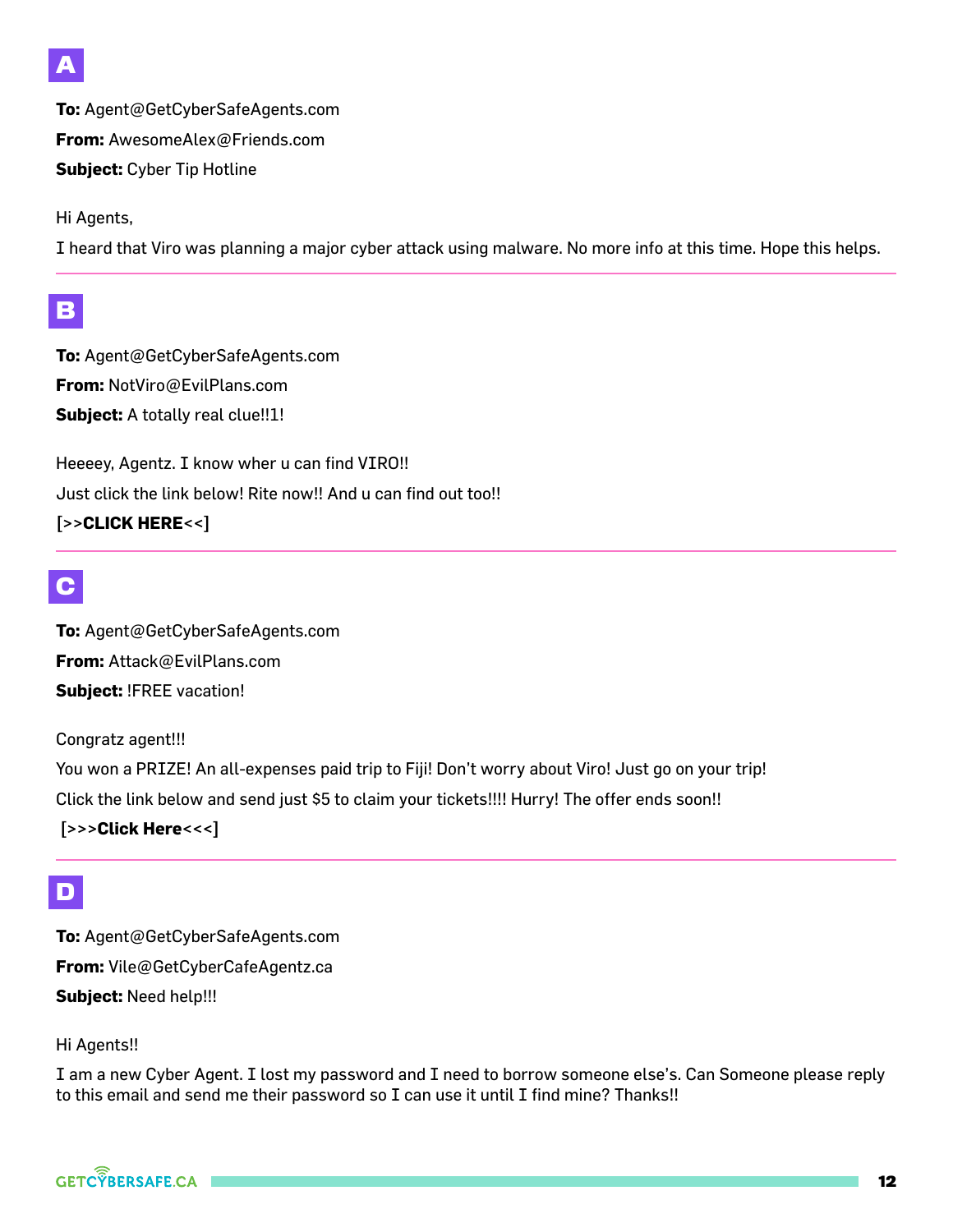# **Answers:**

## **A Correct!**

This message is safe. The sender isn't asking for strange information or asking us to click on anything. Let's keep this clue.

## **B** Oops!

This message has a lot of typos and a suspicious link. Use the **Red Flags of Phishing** to help you figure out which messages are phishing scams!

## **C** Oops!

It looks like whoever wrote this message wants to distract us with a fake prize. Use the **Red Flags of Phishing** to help you figure out which messages are phishing scams!

## **D** Oops!

Whoever wrote this message is making an odd request. Use the **Red Flags of Phishing** to help you figure out which messages are phishing scams!

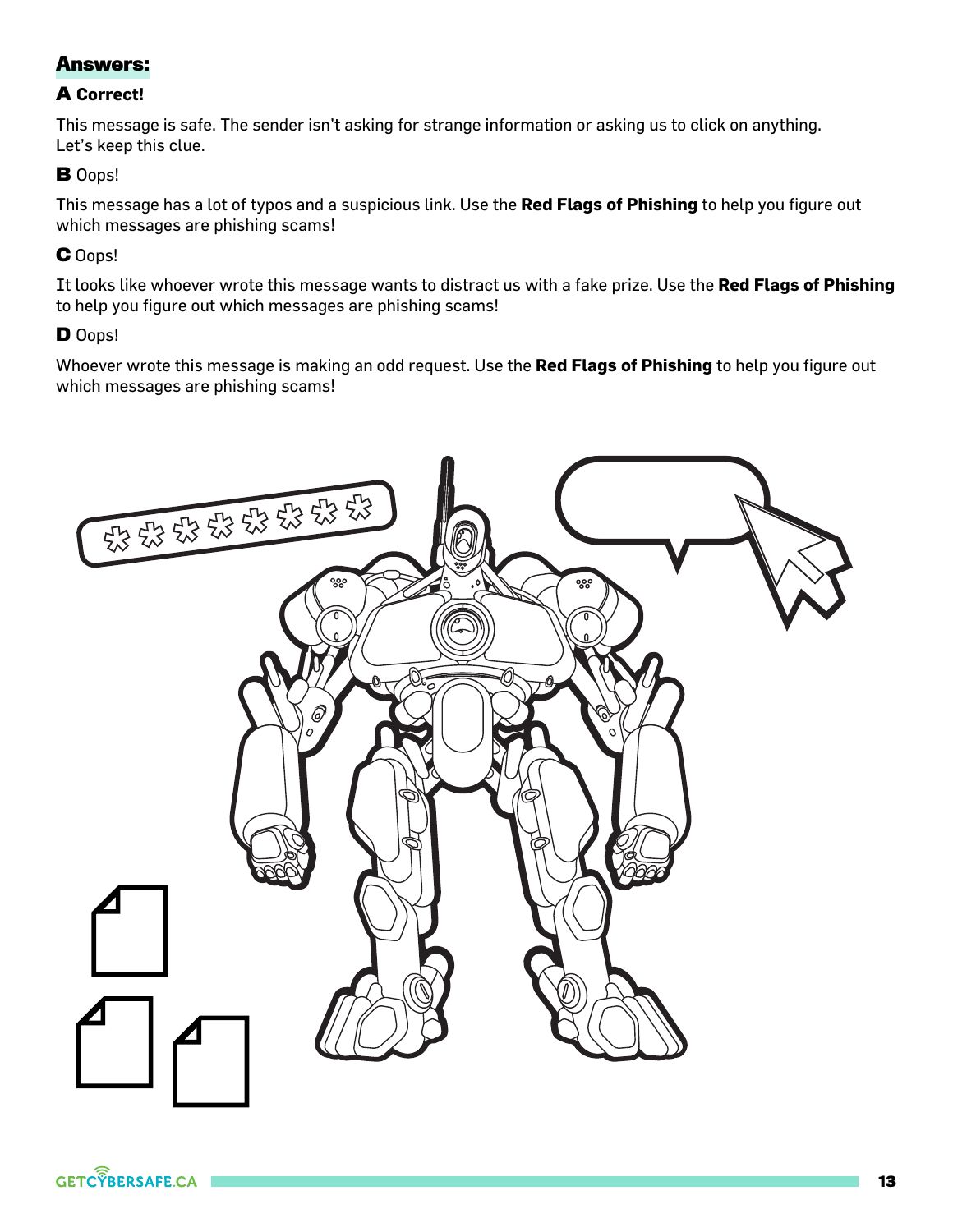# **Game 5: Malware – Malware Bytes Back**



Uh oh! It looks like I accidentally clicked on a link in a phishing email, and now I can't access any of my files. Viro must have given me malware! As my partner, it's up to you to get rid of the malware. Once the malware is gone, you can access the files you need to defeat Viro.

There's a secret code that you can solve to crack the case. First, let's learn a little bit more about malware so we know how to get rid of it.

## **Cyber Agent training: Malware**

#### Instructions:

Answer the following questions by circling the right answer! You can find the correct answers to all quiz questions at the back of the booklet.

### **Question 1: True or false: If you have backed up your data, you'll be able to get your stuff back if you ever accidentally download ransomware!**

**A** True

#### **B** False

Hint: "Ransomware" is a bad file, made by cyber criminals, that you can download online. It will lock you out of your device, and the cyber criminal may ask you to pay them money to give it back.

Hint: "Backing up your data" means making a safe copy of all your device's information! This could include movies, games, pictures, and other important stuff.

#### **Question 2: Malware is bad software that cyber criminals create to mess with your:**

- **A** Data
- **B** Devices
- **C** Networks
- **D** All of the above

Hint: Malware is short for malicious software. You can usually get it from downloading something or clicking on a bad link.

#### **Question 3: When is it safe to download stuff online?**

- **A** When I get an email or text asking me to download something
- **B** If an adult I trust says it's OK or if it's from somewhere I've downloaded something safely before
- **C** Whenever I see something cool online

Hint: Some things are safe to download, but not everything is! Hint: A download could really be a virus. Sometimes is hard to tell. It's better to be safe than sorry!

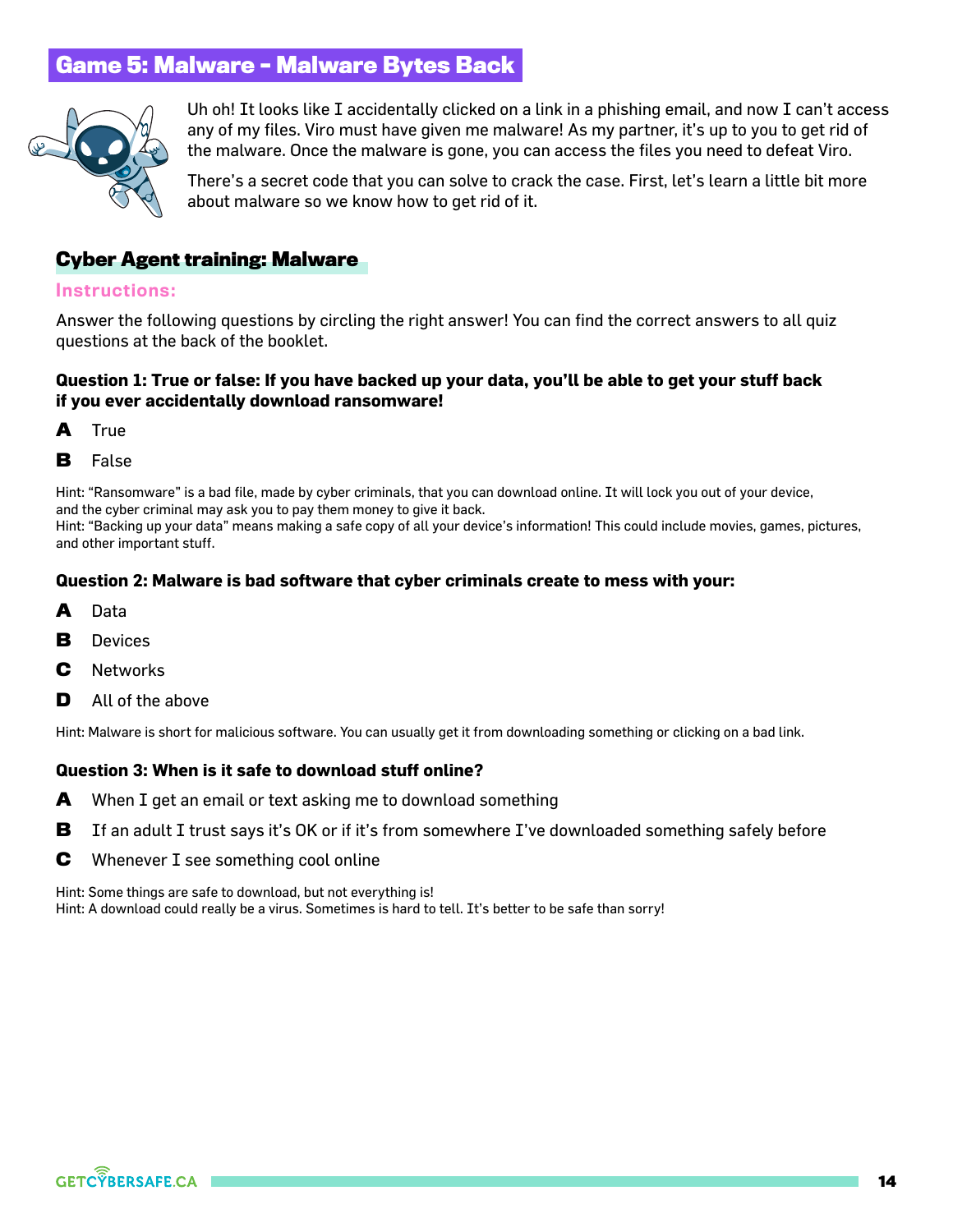# **Game 5: Malware Bytes Back**

Great work, Agent! Now that you understand a little more about malware, let's work together to solve the secret code that can help us get Cybot's files back.



## **How to play**

- $\rightarrow$  Solve the secret code by matching the numbers in the empty spaces below to the letters that each number is assigned to.
- $\rightarrow$  When all the letters are solved, you'll receive a top-secret message that will tell you how to get Cybot's files back from Viro!
- $\rightarrow$  Once you've solved the top-secret message, flip to the next page to see what happens next!

|          |          |  |  |          | $\begin{array}{ c c } \hline \end{array}$ 16 9 |  |  |  |          | $6 \mid 12 \mid 16 \mid 3$ |  |  |  |          |         |   |  |  |
|----------|----------|--|--|----------|------------------------------------------------|--|--|--|----------|----------------------------|--|--|--|----------|---------|---|--|--|
|          |          |  |  |          |                                                |  |  |  |          |                            |  |  |  |          |         |   |  |  |
|          |          |  |  |          |                                                |  |  |  |          |                            |  |  |  |          |         |   |  |  |
|          |          |  |  |          |                                                |  |  |  |          |                            |  |  |  |          |         | 8 |  |  |
| $A = 14$ |          |  |  | $F = 17$ |                                                |  |  |  | $N = 18$ |                            |  |  |  | $U = 16$ |         |   |  |  |
| $B = 5$  |          |  |  | $G = 13$ |                                                |  |  |  | $0 = 12$ |                            |  |  |  | $V = 7$  |         |   |  |  |
| $C = 1$  |          |  |  |          | $\mathbf{I} = \mathbf{1} \mathbf{1}$           |  |  |  |          | $P = 9$                    |  |  |  |          | $Y = 6$ |   |  |  |
|          | $D = 10$ |  |  |          | $K = 4$                                        |  |  |  |          | $R = 3$                    |  |  |  |          |         |   |  |  |
|          | $E = 2$  |  |  |          | $L = 15$                                       |  |  |  |          | $S = 8$                    |  |  |  |          |         |   |  |  |

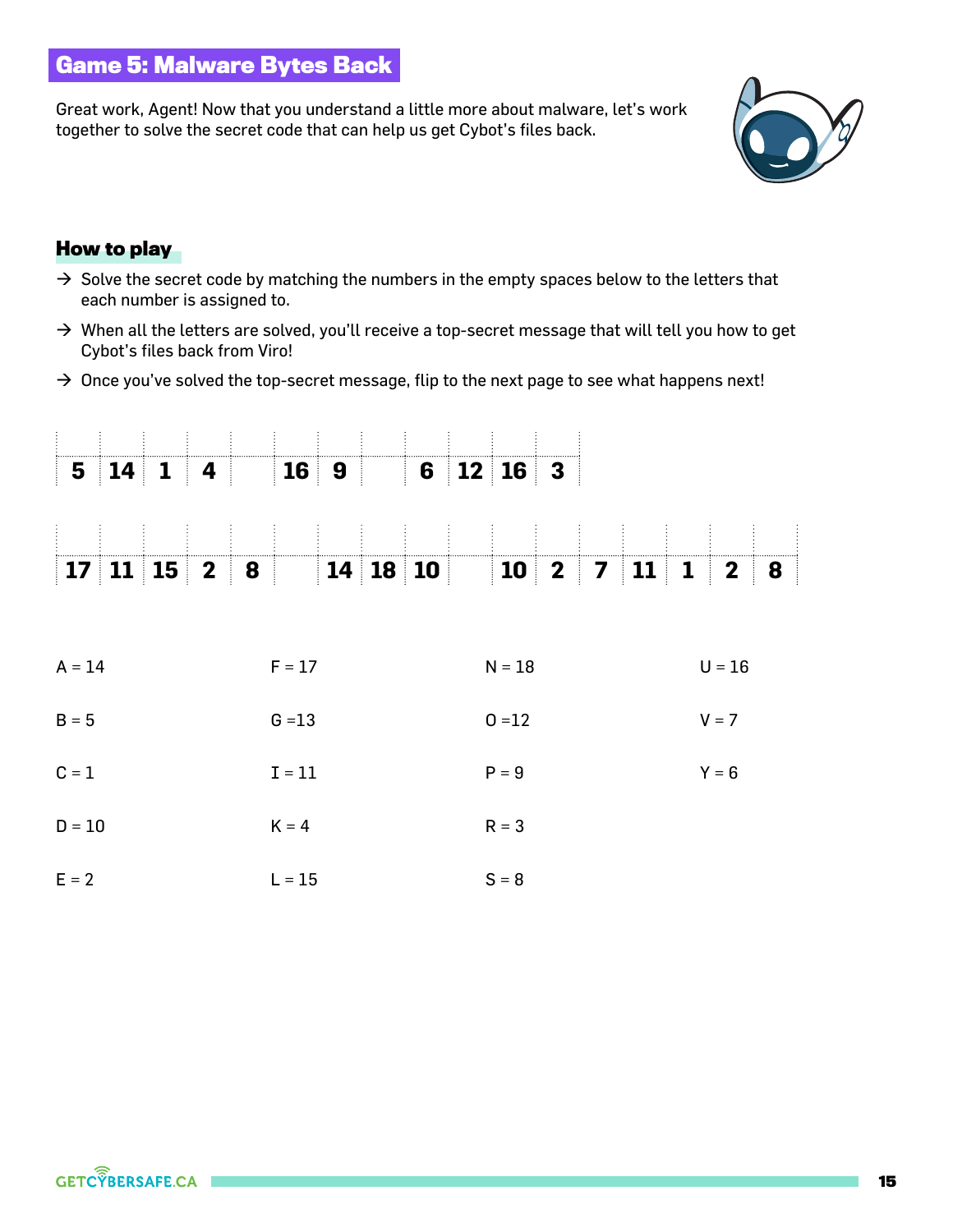# **Top Secret Code:**

## Back up your files and devices

Congratulations, Cyber Agent!

Wow, you cracked the code! Great job, Agent! It looks like the secret message is to **"back up your files and devices."** 

Great news! It looks like Cybot has been using a hard drive to back up and store all his important files, including all the ones that we needed to solve the case! Now that we have this supersecret knowledge, Viro can't stop us from defeating them and we can save Cyber Agents headquarters from a malware attack.

Now that you're a cyber security expert, you can use your knowledge to protect your family from cyber criminals just like Viro.

Ask for a trusted adult's permission to visit GetCyberSafe.ca/Kids to see what else you can do to get cyber safe today!

# **Quiz Answers**

## **Quiz 1: Passwords and passphrases**

### **Question 1:**

## **A Correct!**

You should never share your passwords with anyone (unless it's your parent or guardian). You never know who might share them with someone else, so it's best to keep them top secret.

#### **B** Try again.

There are lots of secrets that you can share with your BFFs, but your passwords aren't one of them. Passwords help keep you safe online, so it's important to keep them to yourself.

## **C** Try again.

A real bestie would never ask for your password because there aren't any good reasons they would need it. Your passwords help keep you safe online, so it's important to keep them to yourself.

## **Question 2:**

#### **A** Try again.

Using the same password isn't a safe thing to do. If cyber criminals found out your password, they could hack all your accounts.

You can ask a parent or guardian to help you remember your passwords with a password manager.

## **B Correct!**

You shouldn't use the same password more than once. If cyber criminals found out your password, they could hack all your accounts.

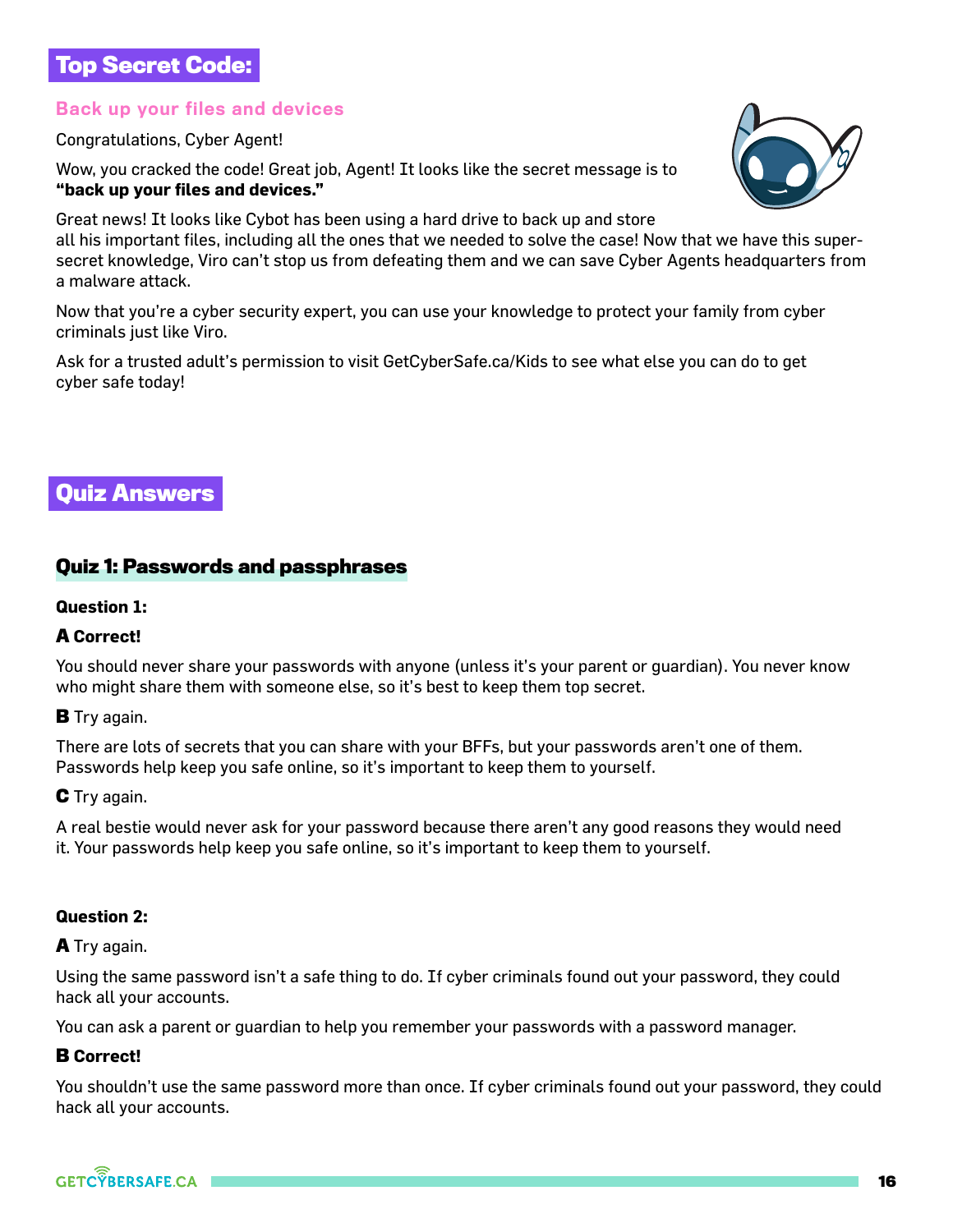## **Question 3:**

## **A Correct!**

Passphrases are a type of password. They are long and secure while still being easier to remember than a bunch of random numbers and letters.

## **B** Try again.

Short passwords may be easier to remember, but they won't do a great job at keeping you safe online. It's better to use a passphrase or a longer password instead!

## **C** Try again.

Your pet's name may be easy for you to remember, but it is also easy for cyber criminals to guess. You should never use personal information, like your pet's name or your birthday, for your passwords.

# **Quiz 2: Tools**

## **Question 1:**

**A** Try again.

Saving a file twice on the same device won't protect it if your device gets lost, stolen or broken. You'll need to save it somewhere else that's just as secure.

## **B Correct!**

The best way to back up a file is by saving it in another safe place, like a USB, a hard drive or in the cloud. That way, if something happens to your device, you'll have a backup of your file somewhere else!

**C** Try again.

Deleting important files will make you lose them! Try saving them somewhere else.

## **Question 2:**

## **A Correct!**

You can use multi-factor authentication (MFA) on your accounts and devices when you're trying to log in. It's an extra step you can take to prove your identity – like face ID or using a PIN on top of your passphrase!

## **B** Try again.

Multi-factor authentication (MFA) IS a long word – but it's also much more than that! MFA is great for protecting you and your devices.

## **C** Try again.

Believe it or not, multi-factor authentication (MFA) makes it much more difficult for cyber criminals to access your accounts compared to solving a riddle! MFA is a great way to protect you and your tools.

## **Question 3:**

## **A Correct!**

You should update your software as often as possible to make sure your devices are safe. Ask your parent or guardian to help you enable automatic updates, so your devices update by themselves!

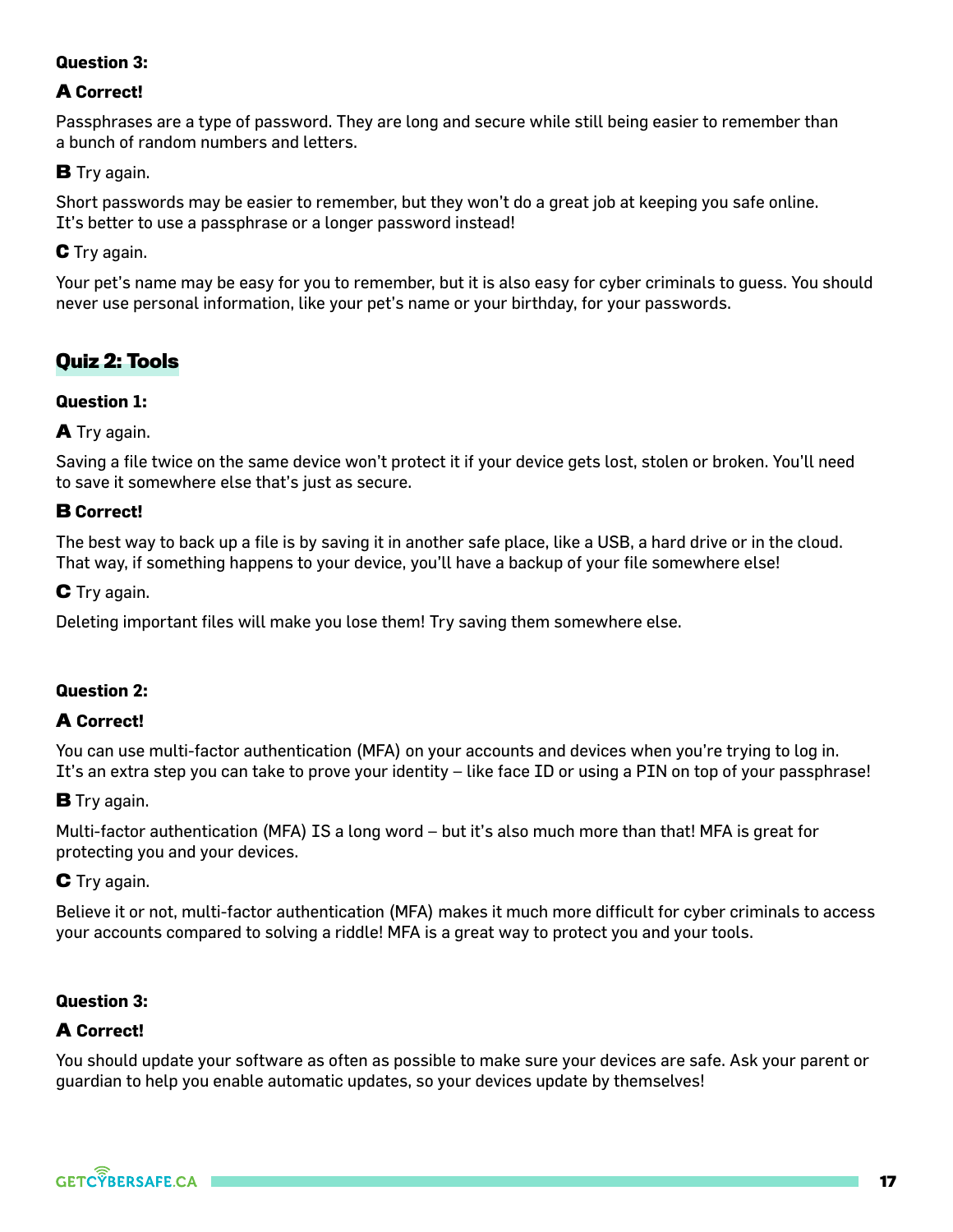## **B** Try again.

If your phone or other devices are super slow, it might be a sign they need software updates. You should never wait until things slow down to update, though!

## **C** Try again.

The easiest way to get rid of that pesky pop-up? Run the software update! The sooner you do it, the sooner the pop-up reminder will disappear.

## **Quiz 3: Wi-Fi/Networks**

#### **Question 1:**

## **A Correct!**

Software updates make your device more secure and when your device is more secure, so is everything it's connected to – including your Wi-Fi network!

**B** Try again.

Updating your devices is one of the easiest ways to stay cyber safe!

#### **Question 2:**

#### **A** Try again.

Leaving your router near the edge of your house could make it easier for strangers or cyber criminals to connect to it! Plus, the closer you are to your Wi-Fi signal, the stronger it is. Placing it closer to where you are is best.

#### **B** Correct!

Putting your router in the middle of your home can make it easier for you and your family to connect to it and more difficult for cyber criminals to access it!

## **C** Try again.

Hiding stuff can be a good way to keep things safe, but not when it comes to your router. If your router is buried under your toys or hidden somewhere, it can be difficult for you and your family to connect to your Wi-Fi!

## **Question 3:**

## **A** Try again.

While this answer is true, it isn't the only reason. There's an even better answer.

#### **B** Try again.

While this answer is true, it isn't the only reason. There's an even better answer.

## **C Correct!**

A lot of routers will have the same built-in password, and cyber criminals can easily crack them. Ask your parent or guardian if they've changed your Wi-Fi password.

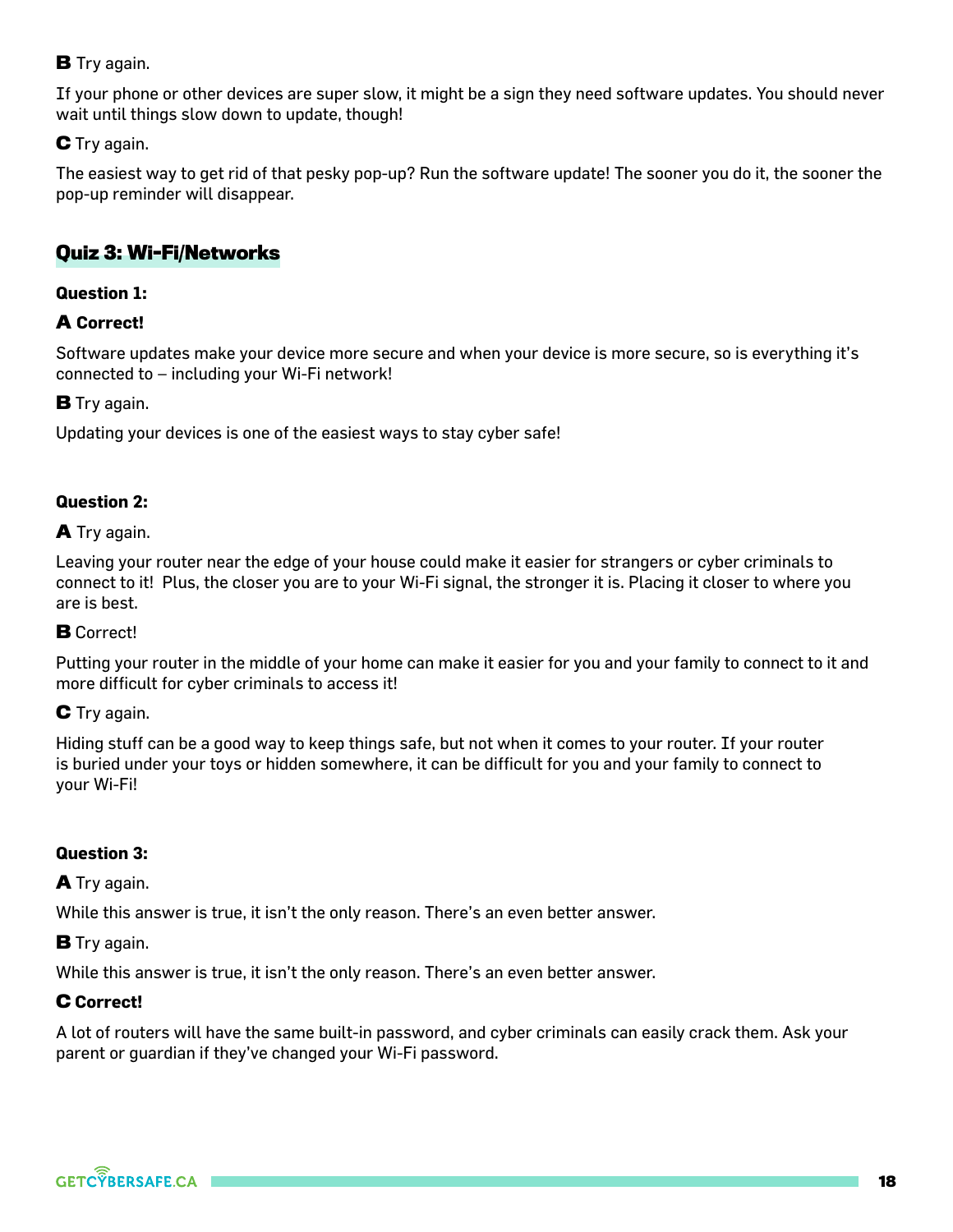# **Quiz 4: Phishing**

#### **Question 1:**

### **A Correct!**

You should never open messages from strangers online or click on any weird links or downloads from them. The best thing to do is not open the link, ask a trusted adult for help and delete the message.

**B** Try again.

Opening a message from someone you don't know could be dangerous. You could accidentally download a virus, or worse!

#### **C** Try again.

You should never forward a strange message to anyone else! Sending a bad message to a friend or family member could cause them to get a virus or lose their private information. The best thing to do is ask a trusted adult for help and delete the message.

#### **Question 2:**

#### **A Correct!**

Lots of people will hide their identity online and pretend to be someone they aren't. If you aren't sure whether someone is who they say they are, ask a trusted adult for help.

#### **B** Try again.

It can be hard to know whether someone is who they say they are when they're online because you can't see them in real life! Some people will pretend to be people you know. If you aren't sure, ask a trusted adult for help.

#### **Question 3:**

#### **A** Try again.

While spelling mistakes are one of the most common mistakes cyber criminals will make, it's not the only clue. There's a better answer.

#### **B** Trv again.

Cyber criminals will often use email addresses that are random letters and numbers or even use their own personal email address to try and fool you, but it's not the only sign.

#### **C** Try again.

Cyber criminals want you to click on strange links or attachments to either get information from you or force you to download something bad, like a virus but it's not the only sign.

#### **D Correct!**

Spelling mistakes, a weird email address, and strange links and downloads are all signs of a phishing message. Be on the lookout when you get a message from someone you don't know.

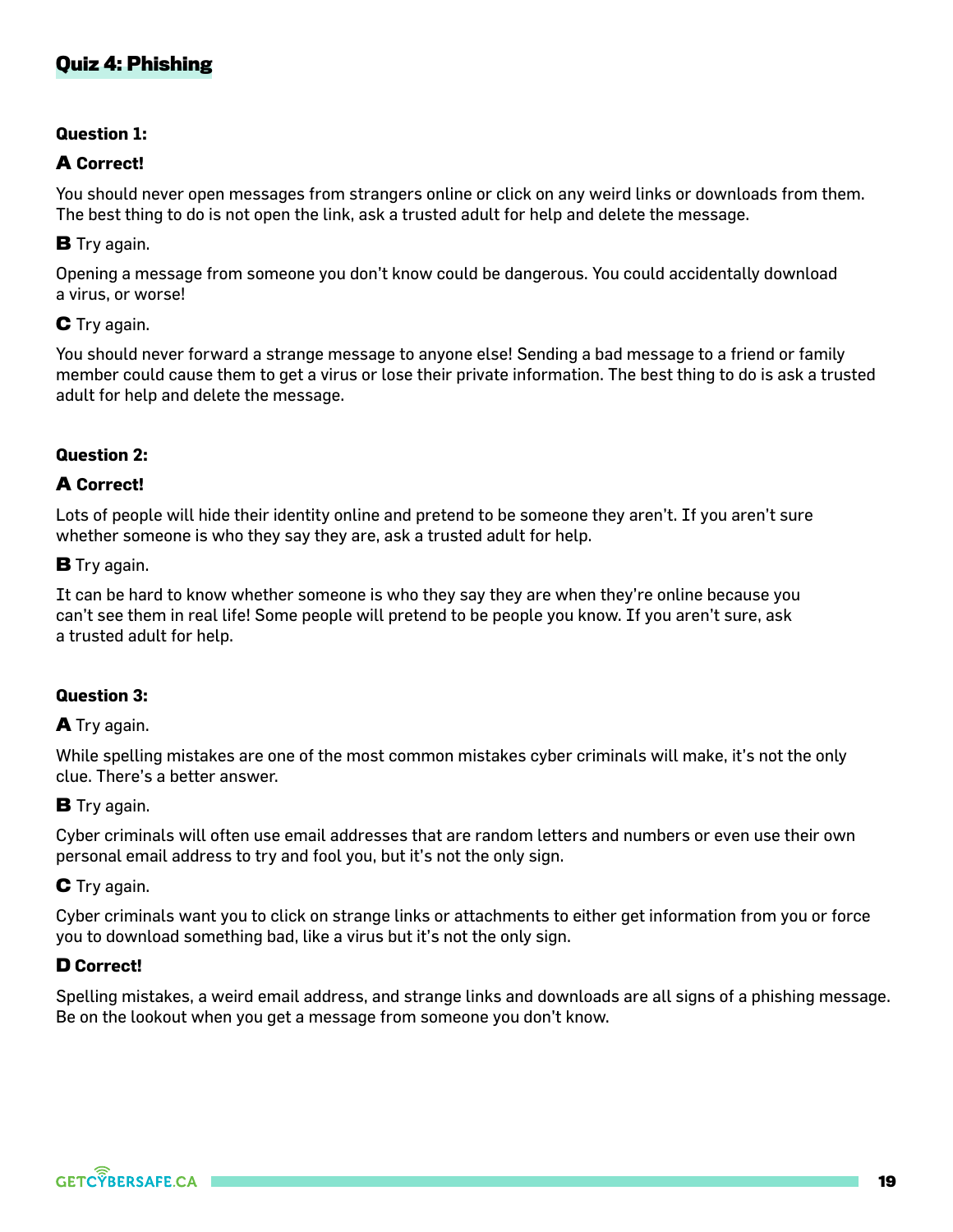## **Quiz 5: Malware**

## **Question 1:**

## **A Correct!**

Backing up your data offline is a great way to save your most important files if they ever get lost or stolen.

**B** Try again.

Backing up your data offline can save your files, since all your important files are saved somewhere else, they won't be affected, and you can still restore them. That means you don't have to worry about losing them!

## **Question 2:**

**A** Try again.

Malware can delete or steal your data. But data isn't the only thing malware can mess with.

#### **B** Try again.

 Malware can do terrible things to your devices, like make them slower. But devices aren't the only thing malware can mess with.

## **C** Try again.

Malware can do terrible things to your network, like steal your data and infect your devices. But networks aren't the only thing malware can mess with.

#### **D Correct!**

Malware is bad software that can harm all your data, devices, and networks.

#### **Question 3:**

#### **A** Try again.

You should never download something just because an email or text message asks you to, especially if it's from someone you don't know! Ask a trusted adult what to do and delete the message.

#### **B Correct!**

You should always ask a trusted adult before downloading anything online.

#### **C** Try again.

Even if something seems cool, that doesn't mean that it's cool to download. Ask a trusted adult before you download anything.

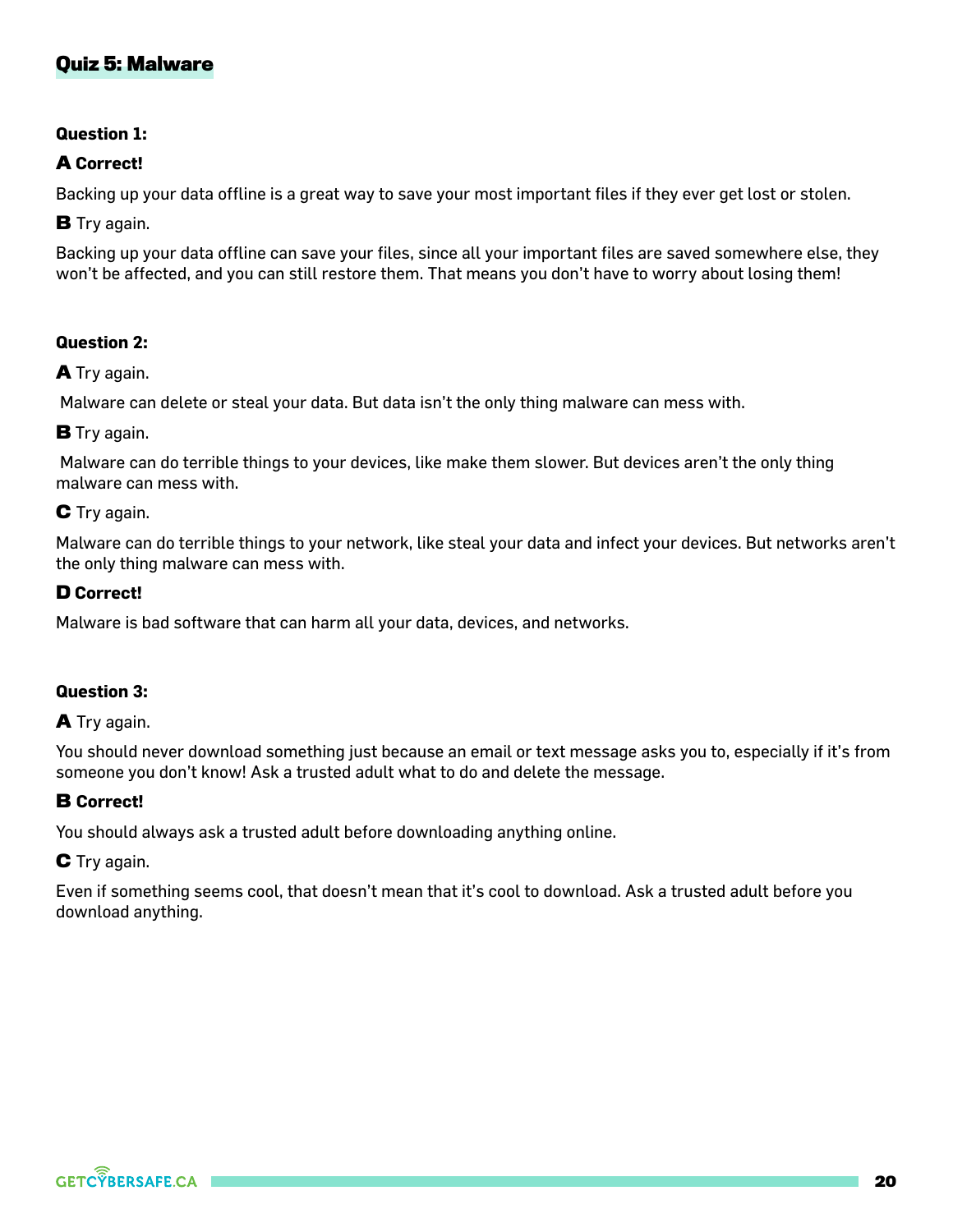## **Glossary**

### Anti-virus software

A special type of software that defends against viruses. Anti-virus software uses a scanner to find programs that are or may be bad viruses on your computer or device.

## Attachment

An attachment is a file that you upload. It can contain non-harmful files like pictures, videos, or documents, but it can also contain harmful files like malware and viruses.

## Back up

A back up is when you make extra copies of data (like files, or software) in case the original is lost or damaged.

## Cloud storage

Cloud storage is a way to save files, documents and photos to a server that isn't on or near your device. A cloud storage service may come with your computer or device.

## **Device**

A device is an electronic tool like your phone, laptop, or tablet that you might use at home.

## **Download**

A download is when you copy data from one device or system onto another device

#### **Firewall**

A security barrier that helps protect your devices from being accessed.

## Hard drive (external)

An external hard drive is a device that you plug into your computer to help you store or backup data.

### **Malware**

Malware stands for malicious software. It is made by cyber criminals to damage people's computers. Malware can do bad things to your devices like steal information, delete stuff from your devices, or pretend to be you.

### Multi-factor authentication

Multi-factor authentication (MFA) adds an extra layer of security to your accounts and devices. MFA makes you add additional information to prove who you are – like a fingerprint, facial recognition, or a secret code like a PIN – to stop cyber criminals from getting into your accounts and devices.

## Network

Several devices that are connected to one another, for example, a router, a phone, and a laptop.

## **Passphrases**

A combination of random words you select to secure an account or device.

## **Passwords**

A combination of letters and numbers you select to secure an account or device.

#### Password manager

A tool you can use to store all your passwords and passphrases, so you don't have to memorize them all yourself. It can help keep your passwords and passphrases safe, too.

#### PIN

A PIN is a Personal Identification Number. It is a passcode that only uses numbers and works like a password or a passphrase when you want to get access to an account or device.

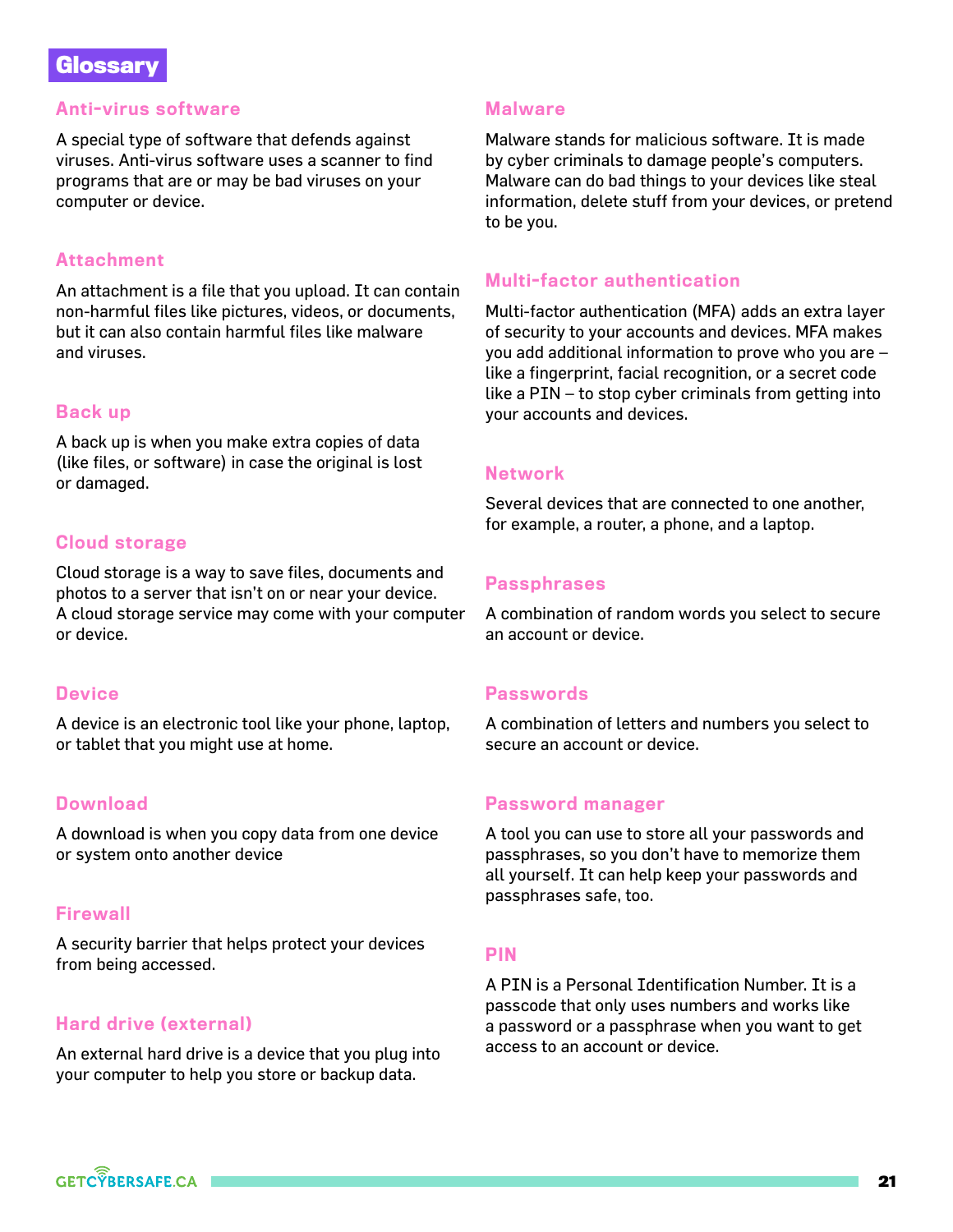## Phishing

Phishing is an attempt by cyber criminal to steal information from an individual, group, or organization by pretending to be a specific, usually well-known brand. Phishing happens when cyber criminals want to steal information or money from you. They will pretend to be someone they aren't to trick you into giving them your information.

## Router

A small device that connects our other devices, like tablets and phones, to the internet.

#### **Software**

A computer program that allows your device to work. Some common system softwares are ones that you're already familiar with, like Windows, Linux or Mac. Software can also be an application, like Microsoft Word or iMovie.

## Update

Updates are done to software and devices to add new features and fix bugs or errors. They often contain new security features to protect against cyber attacks.

#### Wi-Fi

Wi-Fi allows your devices, like your laptop, tablet, and phone to connect to the internet. Using Wi-Fi at home is usually pretty safe since it's protected, but you should never connect to public Wi-Fi (like at the mall or a coffee shop) without a trusted adult's permission.